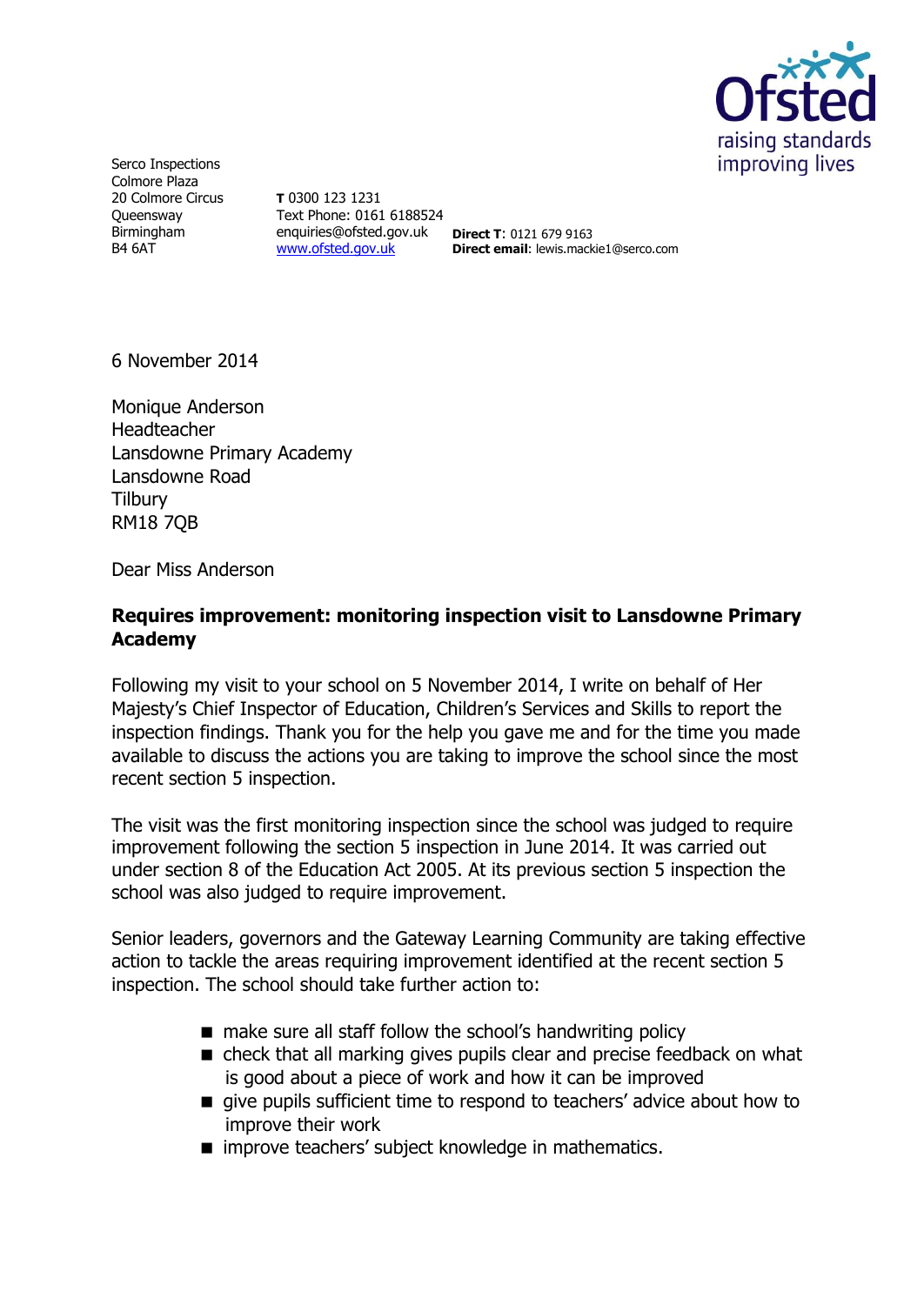

### **Evidence**

During the inspection, meetings were held with you, other senior leaders, the Chief Executive of the Gateway Learning Community and the Governing Body to discuss the action taken since the last inspection. The school's post Ofsted improvement plan was evaluated. A walk round the nursery and mathematics lessons in Years 1, 2, 3 and 4 was carried out with the Principal. Pupils' mathematics and writing books in Years 2 and 4 were scrutinised.

# **Context**

Since the section 5 inspection four teachers have left the school.

### **Main findings**

Senior leaders, governors and the Chief Executive of the Gateway Learning Community have taken immediate action to make improvements since the last inspection. The post Ofsted action plan is focussed precisely on the key issues identified and senior leaders have made a good start on making sure what is written in the plan is happening in classrooms. For example senior leaders have worked with teachers to improve their lesson planning and have modelled good teaching methods by working alongside them in lessons. Although this training is starting to have an impact on improving the quality of teaching across the academy, senior leaders recognise there is more to do in improving teachers' subject knowledge in mathematics. The new approach to handwriting and presentation is starting to make a difference to how pupils present their work but there remain inconsistencies in how handwriting is taught and how teachers model neat, joined writing when they write in pupils' books and on the whiteboard in lessons. Marking has also improved, but inconsistencies remain. For example teachers do not always explain what is good about a piece of work or precisely how it can be improved. Pupils are still not given enough time in lessons to take teachers' advice on board and make the required changes to improve their work.

There has been a vast improvement in the leadership and management of special educational needs since the inspection. The special needs leader has completely revamped how pupils' needs are identified and how they are supported. For example, she works with teachers on planning learning activities and has given every pupil a special target wallet containing useful learning resources and learning targets that they know and understand. Learning support assistants have received training in how to deliver interventions. As a result of these improvements, pupils' progress has improved dramatically since the start of the term.

Ofsted may carry out further visits and, where necessary, provide further support and challenge to the school until its next section 5 inspection.